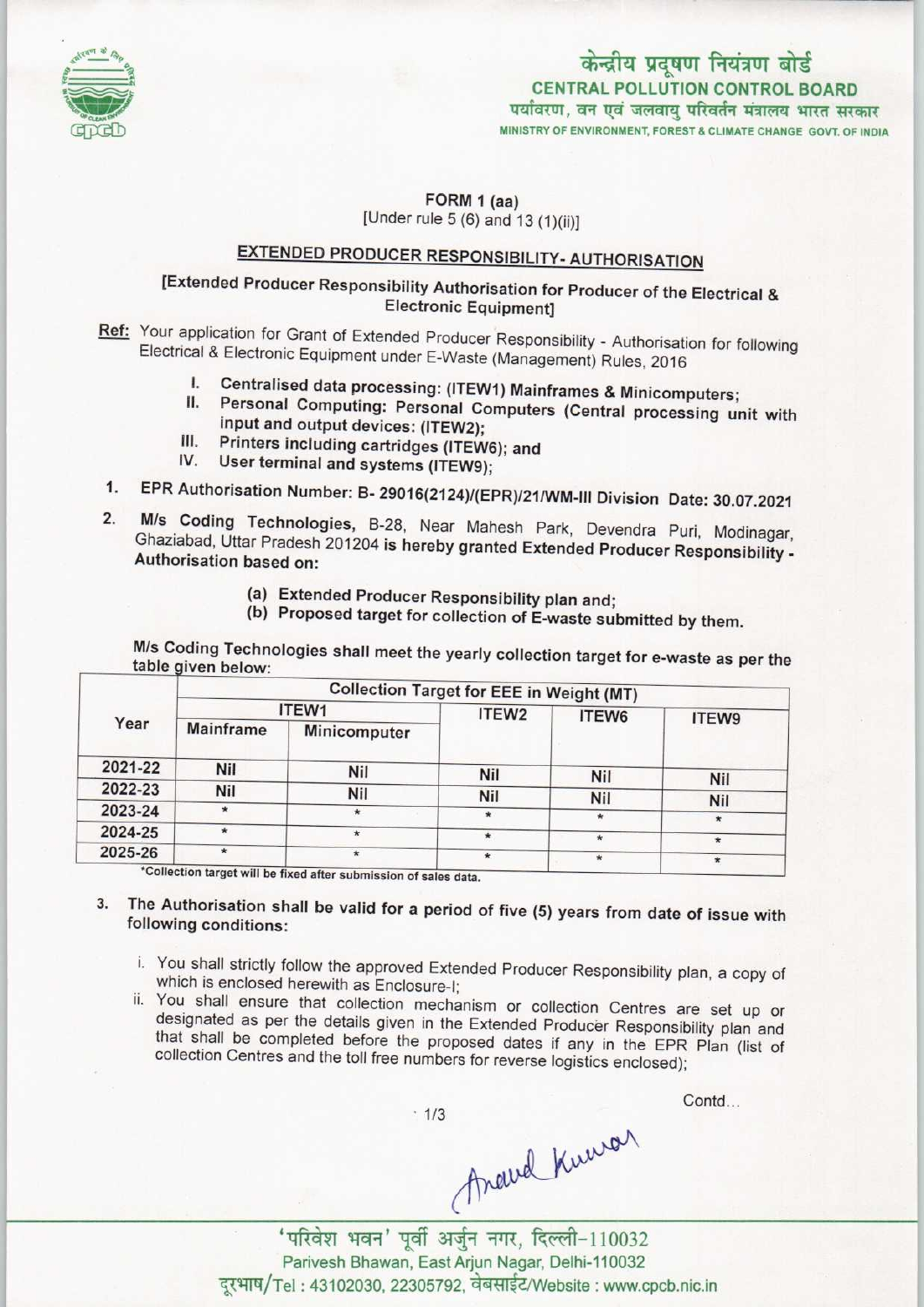

From pre page...

- iii. You shall ensure that all the collected e-waste is channelized to your Dismantler/Recycler M/s Greenzon Recycling having its registered office at R-30, UPSIDC, Industrial Area, Sikandrabad, Up-203205 and records shall be maintained at recycler/dismantler and your end;
- iv. You shall maintain records, in Form-2 of these Rules, of e-waste and make such records available for scrutiny by Central Pollution Control Board;
- v. You shall file annual returns in Form-3 to the Central Pollution Control Board on or before 30th day of June following the financial year to which that returns relates.

### vi. General Terms & Conditions of the Authorisation:

- a.The authorisation shall comply with provisions of the Environment (Protection) Act, 1986 and the E-waste (Management) Rules,2016 made there under;
- b. The authorisation or its renewal shall be produced for inspection at the request of an officer authorised by the Central Pollution Control Board;
- c.Any change in the approved Extended Producer Responsibility plan should be informed to Central Pollution Control Board within 15 days on which decision shall be communicated by Central Pollution Control Board within sixty days;
- d. It is the duty of the authorised person to take prior permission of the Central Pollution Control Board to close down any collection centre/points or any other facility which are part of the EPR plan;
- e.An application for the renewal of authorisation shall be made as laid down in subrule (vi) of rule of 13(1) the E- Waste (Management) Rules. 2016;
- f. The Board reserves right to cancel/amend/revoke the authorisation at any time as per the policy of the Board or Government.

#### vii. Additional Conditions: -

- a) That the applicant will submit annual sales data along with annual returns;
- b) That the applicant has to ensure that the addresses of collection points provided by them in their EPR Plan are correct and traceable and the collection points/centres are functional;
- c) That the applicant will submit revised application for grant of EPR Authorisation in case of applicant adding/changing PRO or changing its EPR Plan;
- d)That the applicant has to ensure that the e-waste collected at collection centres/points or through Buy-back and DRS mentioned in the application should reach to its authorized dismantler/recycler;

 $2/3$ 

Contd...

frand knows